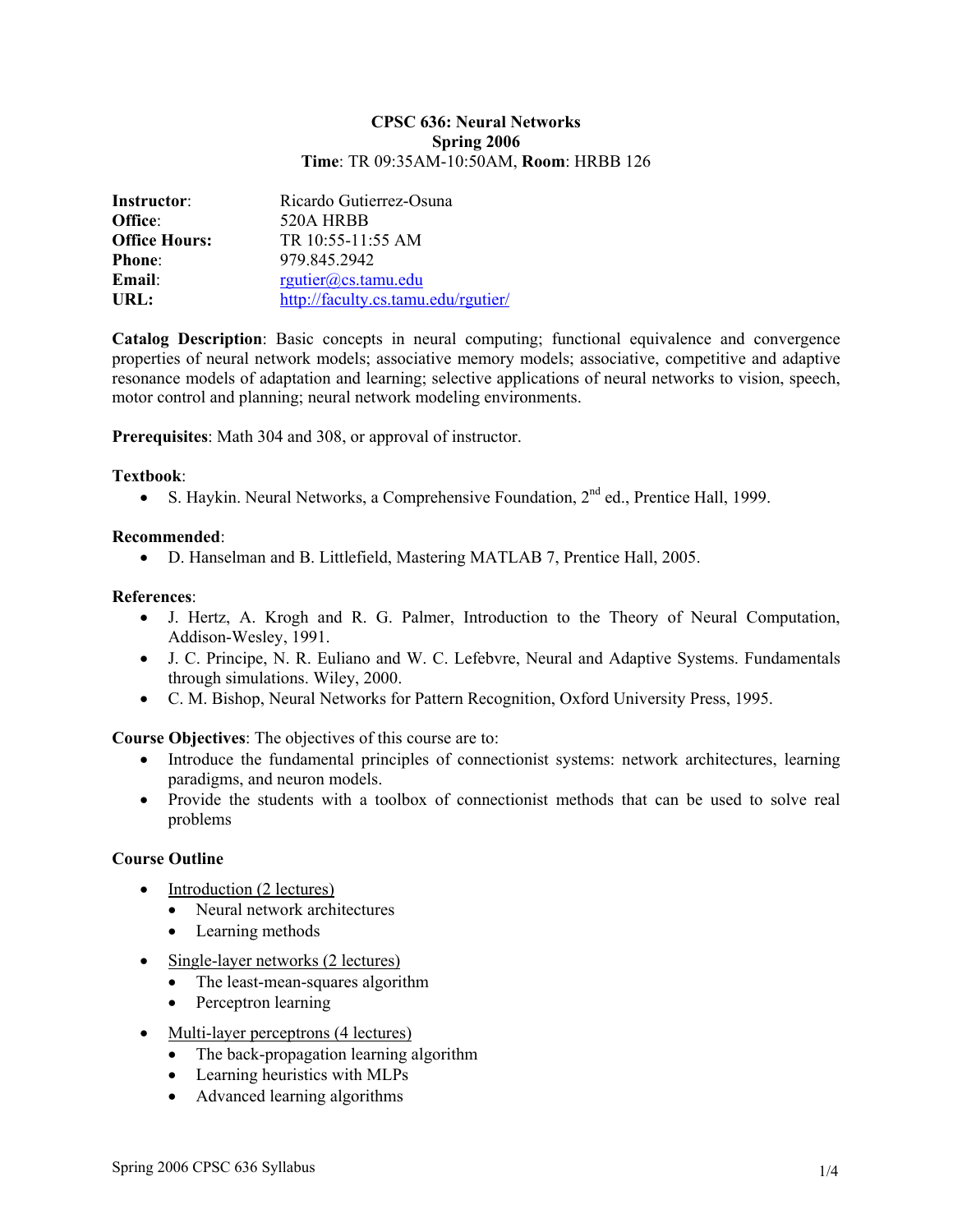- Temporal processing
- Radial basis functions (3 lectures)
	- Function interpolation
	- Hybrid learning methods
	- Orthogonal least squares
- Ensemble learning (2 lectures)
	- Ensemble averaging: boosting
	- Mixtures of experts
- Self-organization (2 lectures)
	- Hebbian learning and principal components
	- Learning vector quantization
	- Kohonen networks
- Information-theoretic models (2 lectures)
	- Introduction: entropy, mutual information
	- Independent components analysis
- Advanced dimensionality reduction methods (2 lectures)
	- Geometric methods: LLE, ISOMAP, NMF, MDS
	- Kernel-based methods for PCA and LDA
- Dynamic programming (2 lectures)
	- Markovian decision processes
	- Reinforcement learning and Q learning
- Neurodynamics (4 lectures)
	- Introduction to dynamical systems
	- Firing rate-models (Hopfield, Grossberg)
	- Spiking models (integrate and fire, Hodgkin and Huxley)
	- Echo state networks

**Grading**: The course grade will be the weighted sum of four grades. Grading will be straight scale (90- 100 A, 80-89 B, 70-79 C, 60-69 D, below 60 F). These numeric thresholds may be lowered due to clustering, but will not be raised.

- **Homework**: There will be three homework assignments, distributed every 2-3 weeks during the first part of the semester. Homework assignments will emphasize the implementation of material presented in class. *Homework assignments must be done individually*.
- **Tests**: There will be a midterm exam and a final exam. All tests will be closed-books, closed--notes. One double-sided, hand-written sheet (8.5 x 11'') will be allowed. Tests will have an emphasis on new material from the class notes or the reading assignments.
- **Project**: The last part of the semester will be dedicated to a term project. Students are encouraged to propose projects related to their own research. The projects can be performed individually or in groups of up to three people. Projects will be graded by their content (75%) and the quality of a classroom presentation (25%) at the end of the semester. G*rading criteria for the project presentation and final report are available in the course webpage.*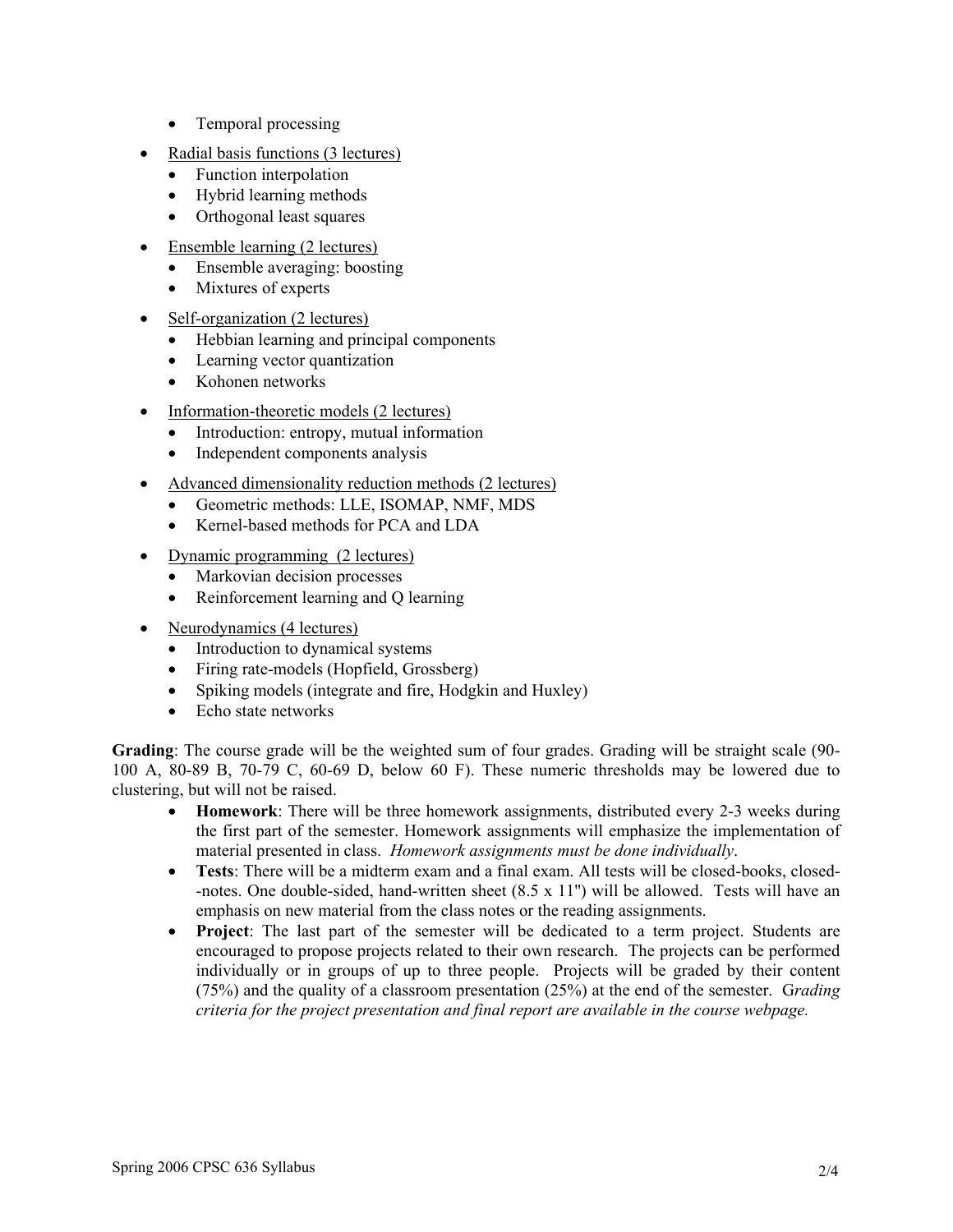|            | Weight (%) |
|------------|------------|
| Homework   | 30         |
| Project    | 30         |
| Midterm    | 20         |
| Final Exam | 20         |

**Homework submissions**. Homework assignments are due at *09:35 AM* on the due date. Electronic material will be submitted with the "turnin" utility at https://csnet.cs.tamu.edu; hardcopies will be submitted directly to the instructor. Email submissions will not be accepted. Unless instructed otherwise, you are expected to write your own implementation of the algorithms; in case of doubt please consult with the instructor. Always acknowledge the source of any external libraries or toolboxes that you use for your work.

Late submissions. Late submissions (i.e., as flagged by csnet) will receive a 10% penalty on the total grade of the assignment. The penalty will increase by an additional 10% every 24 hours. Hardcopies of late submissions must be *date and time stamped* by the staff in the Computer Science main office. An assignment is considered submitted when ALL components of the assignment have been submitted; e.g., late submission of one problem in a homework will cause your entire homework to be considered as a late submission.

**Missed Tests**: Missed tests can only be made up in case of emergency or work conflicts, and will require supporting documentation. Whenever possible, these issues should be discussed with the instructor prior to the conflicting date.

**Collaboration vs. Academic Dishonesty**: Students are encouraged to exchange ideas and form study groups to discuss the course material, prepare for homework assignments and tests. However, discussions regarding homework assignments should be kept at the conceptual level. Scholastic dishonesty will not be tolerated in homework assignments, tests or projects. For a list of examples of scholastic dishonesty see Section 20 of the TAMU Student Rules (http://student-rules.tamu.edu/).

#### **Academic Integrity Statement**

"*An Aggie does not lie, cheat, or steal or tolerate those who do.*" Please review the Aggie Honor Code and Honor Council Rules and Procedures at http://www.tamu.edu/aggiehonor.